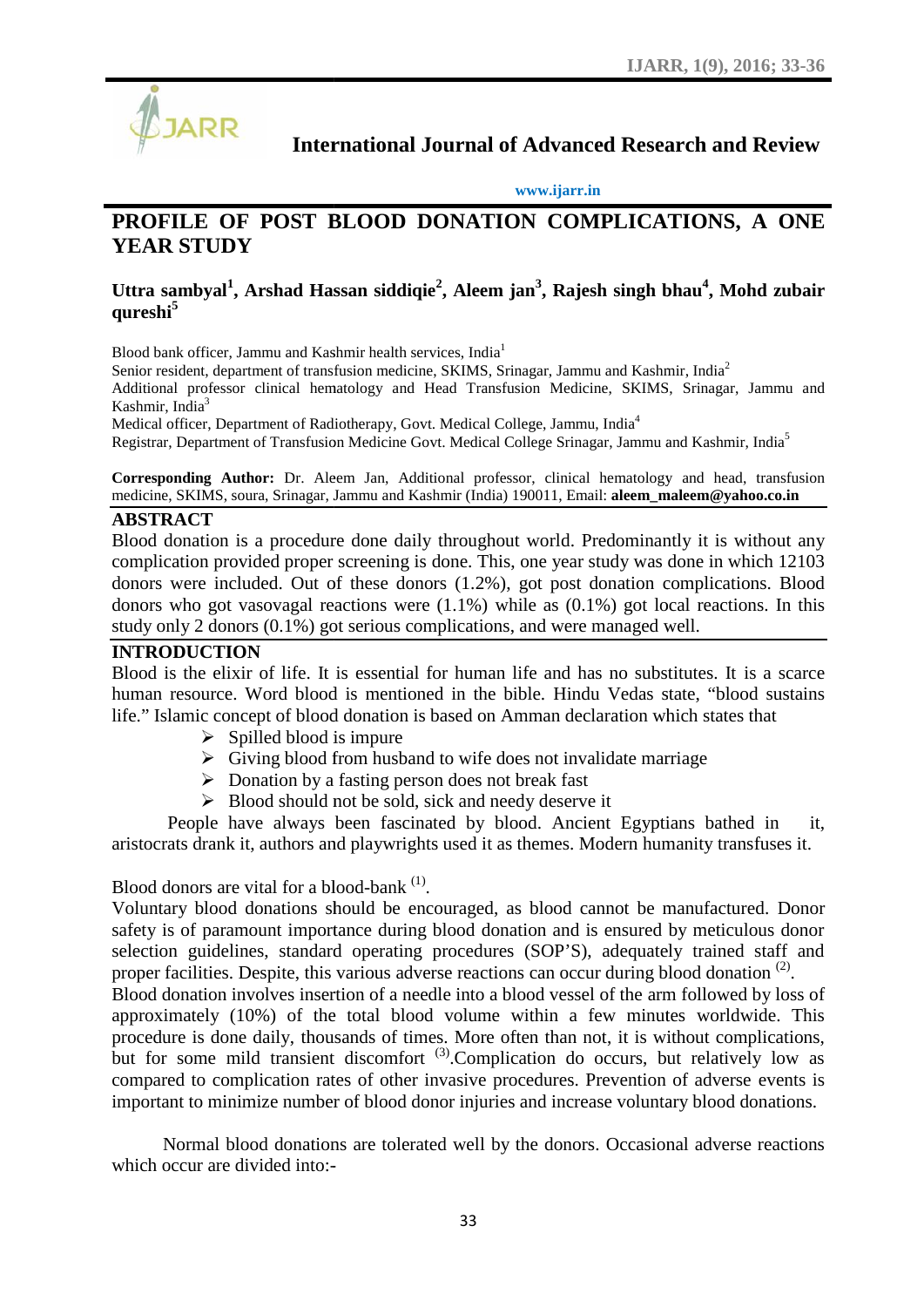- (i) Local reactions.
- (ii) Systemic reactions<sup>(4)</sup>

Local reactions are hematoma, arterial puncture, delayed bleeding from venipuncture site, nerve irritation, nerve injury, tendon injury and thrombo phlebitis <sup>(5)</sup>.

Systemic reactions are mostly vasovagal reactions, and give rise mostly to minor symptoms. Few patients may lose consciousness. Hyperventilation may occur in some donors as a result of anxiety  $^{(6)}$ .

#### **MATERIALS AND METHODS**

To study post donation adverse reactions in blood donors, a one year study was conducted from 1<sup>st</sup> Sep 2011 to 31<sup>st</sup> Aug 2012, at skims, a tertiary care deemed university medical institute of north India in department of blood transfusion and immunohematology. The study was done to increase safety and confidence of blood donors, decrease the adverse reaction and dispel the myths associated with it.

12103 donors were included in the study. Donors selection criteria, was adopted as per AABB guidelines (American association of blood banking). Donors having age between 18years to 60years and weight 45kg or more were included in the study.

Assessment for hemoglobin estimation was done by autoanalyser. Blood collection (phlebotomy) was done as per standard SOP. Donors were asked to take rest for five minutes on bed after donation. Venipuncture site was checked for bleeding and band-aid applied. Donor was escorted to the refreshment room provided refreshment, and allowed to rest for 10- 20 minutes.

## **RESULTS**

- **1.** A total of 12103 donors were included in this one year study.
- **2.** Number of male donors was 11828 (98%) while female donors was 275 (2%).
- **3.** Out of total of 12103 donors, 11955 (98.8%) donors showed no adverse reactions, while as 148 donors (1.2%) showed adverse reactions.
- **4.** Out of 148 donors who showed adverse reactions 135 donors (91.2%), showed systemic adverse reactions while as 13 donors (8.8%), showed local adverse reactions.
- **5.** Most common systemic adverse effects were vasovagal reactions (commonest clinical findings were pallor, dizziness diaphoresis hyperventilation and nausea ), while as most common local adverse effect was hematoma formation.
- **6.** Out of 148 donors showing adverse reactions, 146 donors (98.8%), recovered in less than 30minutes time, while as two (1.4%), took more than 30 minutes to recover.
- **7.** In 148 donors showing adverse reactions, 115 donors (77.7%), were first time donors, while 33 donors (22.3%) were repeat donors.
- **8.** Out of 148 donors who showed adverse effects, 134 donors (90.5%) donors were males while as 14 donors (9.4%) donors were females.
- **9.** Mean age of males showing adverse reactions was 29.6 years while that of females was 32.6years.
- **10.** Mean weight of males showing adverse reaction was 64.8 kg, while that of females was 62.2 kg
- **11.** Mean systolic and diastolic blood pressure before donation and after reaction was statistically significant (p**<.000**1).

Mean pulse per minute before donation and after reaction was found to be statistically significant ( $p<0.0001$ ).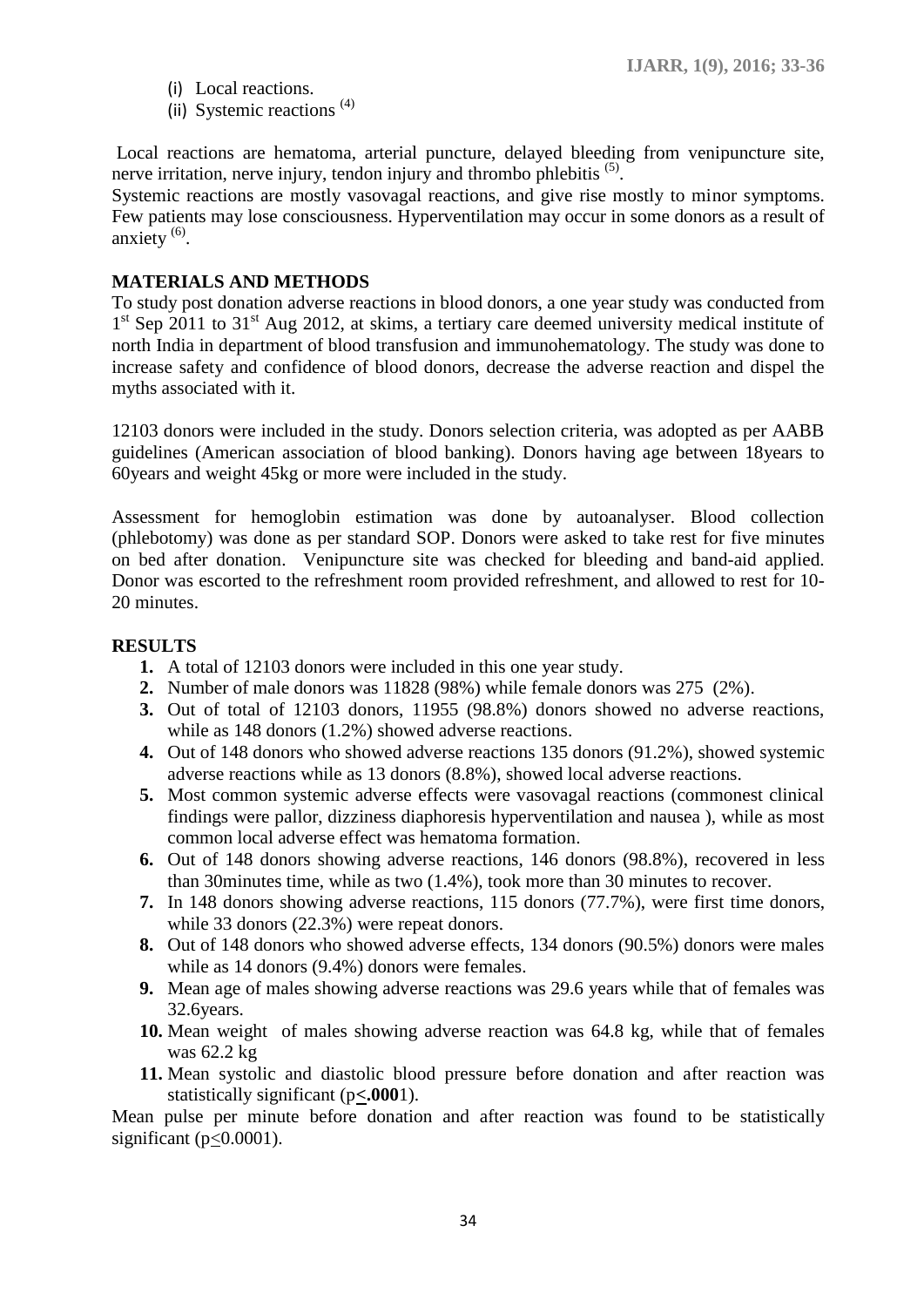## **DISCUSSION**

Repeated volunteer blood donors are one of the best sources of healthy blood  $(7)$ . The most important factor that increases the desire for volunteer blood donors for further blood donation is adverse events experienced during blood donation  $<sup>(8)</sup>$ .</sup>

During this one year study 148 donors got post donation adverse reaction out of a total of 12103 donors. As per donations status 115 (77.7%) were first time donors and 3(22.3%) were repeated donors. This showed higher adverse reactions in first time donors.

Out of 12103 total donations, systemic vasovagal reaction occurred in 1.1% donors, and local reaction like hematoma occurred in 0.1% donors. Our study is almost in conformity with study done by Boynton et al and kasprisin et al which showed vasovagal reactions as 2% to 3%. Study of Galena et al  $^{(9)}$  and Howanitz et al  $^{(10)}$  showed hematoma formation as  $0.3\%$ .

According to time of recovery 146(98.6%) recovered within 30 minutes whereas 2(1.4%) required more than 30 minutes to recover with surgical/medical interventions. In our study only 2 donors required special medical/surgical interventions and got severe adverse reaction. One of the donors had a severe systemic reaction was shifted to emergency department and was discharged after 12 hours. Second donor had vasovagal reaction. He had a fall after donation while going to the post-donation room for taking refreshment. Donor got small lacerated wound on his occipital region which was stitched and dressed in the emergency department.

# **Factors associated with increased donor reaction** (11):-

- $\geq 1^{\text{st}}$  time donation
- $\triangleright$  Greater percentage of blood volume removed
- $\triangleright$  Admitted anxiety
- $\triangleright$  History of fainting
- $\blacktriangleright$  Age less than 30
- $\triangleright$  Tall/thin habitus
- $\triangleright$  Greater than 4 hours from last meal
- $\triangleright$  Mobile blood drive
- $\triangleright$  Low diastolic blood pressure Variables associated with decreased donor reaction  $(11)$ :
- $\triangleright$  Increased number of prior blood donation
- $\triangleright$  Greater body surface area
- $\triangleright$  Higher diastolic and systolic pressure
- $\triangleright$  Donation in spring season

# **RECOMMENDATION (12)**

- $\triangleright$  Adequate food and fluid intake (a good breakfast), to be taken before donation.
- $\triangleright$  Strict medical examination and medical questionnaires to rule out unfit donors before Donation.
- $\triangleright$  Continous monitoring of donors during and after donation so that donor reactions can be minimized.
- $\triangleright$  Reassurance from attentive, courteous staff.
- $\triangleright$  Immediate attention to symptoms with raising the lower extremities or lowering the head to promote blood return.
- $\triangleright$  A recovery period with snacks for the donors should be there.